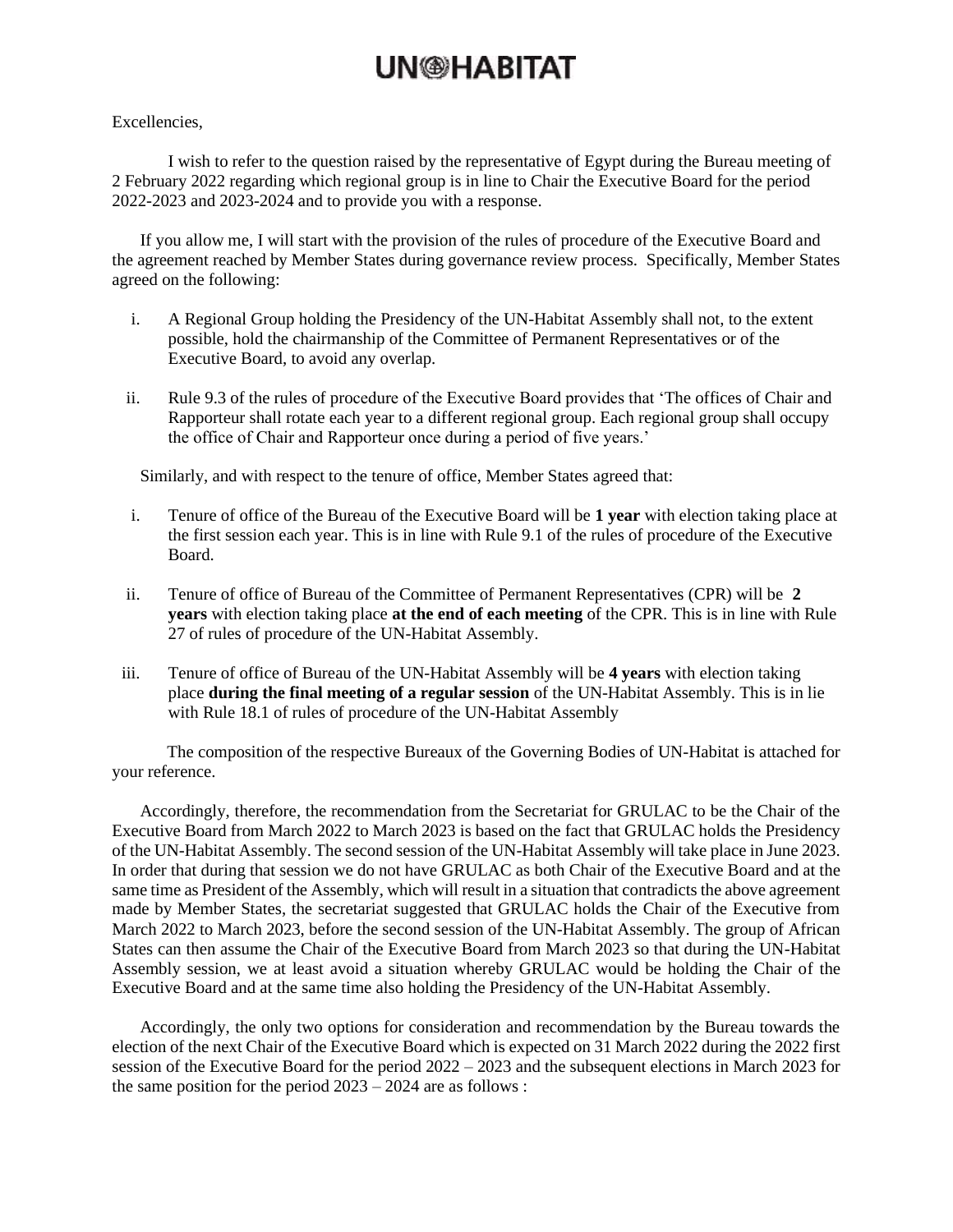# **UN<sup>®</sup>HABITAT**

| <b>Chairmanship for 2022-2023</b>                                                        | <b>Chairmanship for 2023-2024</b>                           |  |  |
|------------------------------------------------------------------------------------------|-------------------------------------------------------------|--|--|
|                                                                                          | <b>OPTION1</b>                                              |  |  |
|                                                                                          |                                                             |  |  |
| <b>GRULAC</b>                                                                            | <b>GROUP OF AFRICAN STATES</b>                              |  |  |
| GRULAC holds the position of Chair<br>the                                                | of African<br>The<br><b>States</b><br>holds<br>group<br>the |  |  |
| Executive Board from March 2022 to March 2023,                                           | Chairmanship of the Executive Board for the                 |  |  |
| GRULAC's term as Chair of Executive Board will                                           | period March 2023-March 2024, after GRULAC.                 |  |  |
| end before the start of the second session of the                                        |                                                             |  |  |
| UN-Habitat Assembly to be held from 5 to 9 June                                          | In this case, there will be no overlap between              |  |  |
| 2023 presided over by Mexico until the end of the                                        | March 2023 and June 2023 by two Members of                  |  |  |
| session.                                                                                 | GRULAC leading two Governing Bodies of UN-                  |  |  |
|                                                                                          | Habitat.                                                    |  |  |
| There will be no overlap among two members of                                            |                                                             |  |  |
| GRULAC in the leadership of the Governing<br>Bodies of UN-Habitat between March 2023 and |                                                             |  |  |
| June 2023, a critical stage for preparation of second                                    |                                                             |  |  |
| session of the UN-Habitat Assembly                                                       |                                                             |  |  |
|                                                                                          | <b>OPTION 2</b>                                             |  |  |
|                                                                                          |                                                             |  |  |
| <b>GROUP OF AFRICAN STATES</b>                                                           | <b>GRULAC</b>                                               |  |  |
| The Group of African States holds the position of                                        | <b>GRULAC</b> will be Chair of the Executive Board          |  |  |
| Chair of the Executive Board for the period                                              | for the period March 2023 to March 2024. There              |  |  |
| March 2022- March 2023.                                                                  | will be overlap between March 2023 and June                 |  |  |
| This implies that GRULAC is automatically the                                            | 2023 with GRULAC's tenure as President of the               |  |  |
| next Chair of the Executive Board for the period                                         | UN-Habitat Assembly.                                        |  |  |
| March 2023- March 2024. In this case, two                                                |                                                             |  |  |
| members of GRULAC will hold the leadership                                               |                                                             |  |  |
| positions of the Executive Board and the UN-                                             |                                                             |  |  |
| Habitat Assembly between March 2023 and June                                             |                                                             |  |  |
| 2023 with Mexico's tenure as President of the                                            |                                                             |  |  |
| UN-Habitat Assembly ending on the last day of                                            |                                                             |  |  |
| the second session of UN-Habitat Assembly.                                               |                                                             |  |  |

I would be grateful for any reaction and comments that you may have, if possible by **COB Monday 7 February 2022 15:00 EAT.**

Please accept, Excellencies, the renewed assurances of my highest consideration.

Chris Mensah Secretary to the Governing Bodies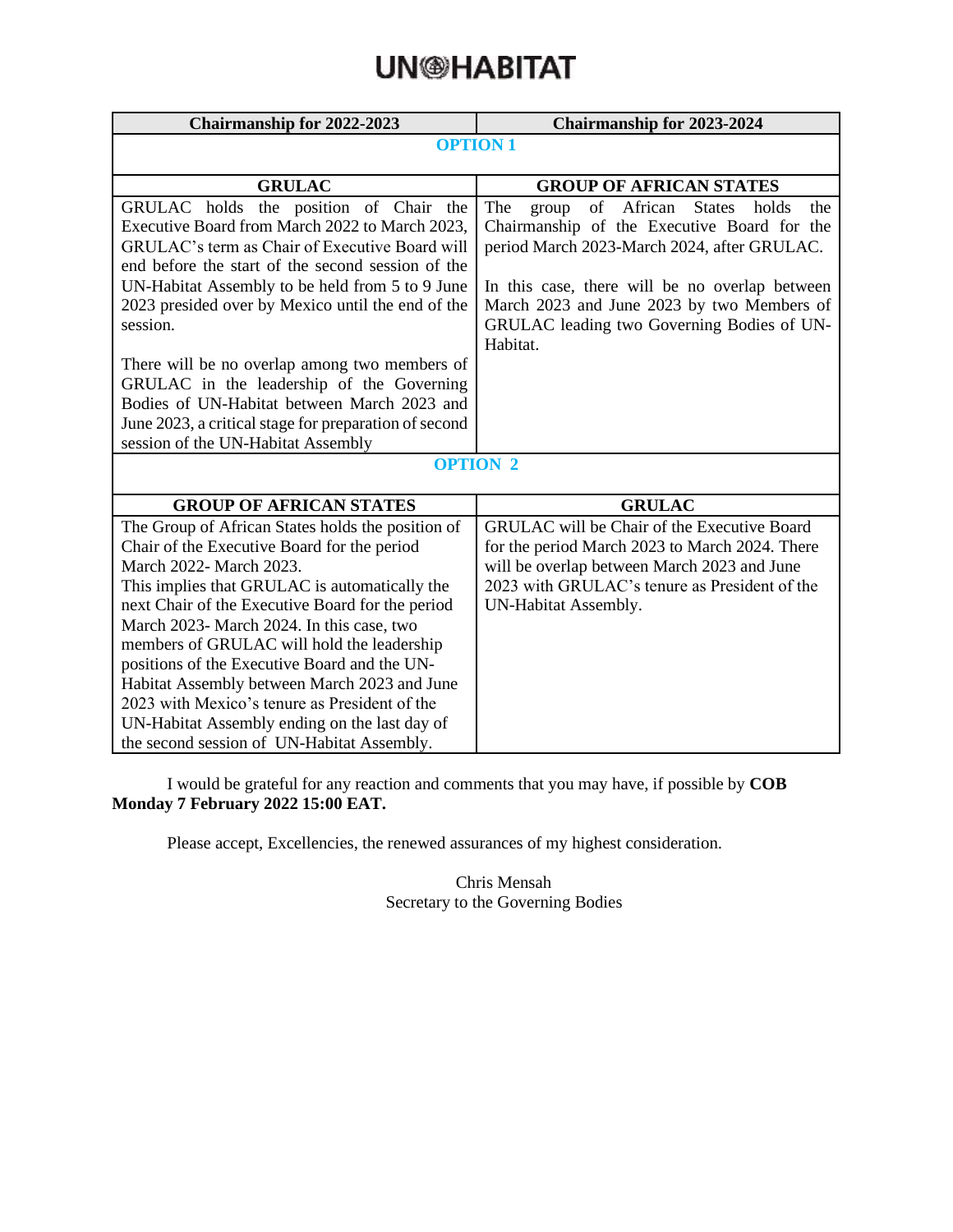## **UN**@HABITAT

#### **ANNEX**

#### **ROTATIONAL LEADERSHIP OF THE GOVERNING BODIES OF UN-HABITAT**

| Cycle             | <b>Exact Period</b> | Country | <b>Region</b>                          | <b>Original Plan</b> |
|-------------------|---------------------|---------|----------------------------------------|----------------------|
| Year 1 to year    | May 2019 to         | Mexico  | <b>GRULAC</b>                          | <b>GRULAC</b>        |
|                   | June 2023           |         |                                        |                      |
| Year 5 to year    | June $2023$ to      | To be   | To be decided on the principle that a  | Not decided          |
| $9$ (or year 7 to | June $2027$ (or     | decided | Regional Group holding the             |                      |
| align with the    | June 2025 to        |         | Presidency of the UN-Habitat           |                      |
| expected next     | align with the      |         | Assembly shall not, to the extent      |                      |
| cycle of the      | expected next       |         | possible, hold the chairmanship of the |                      |
| Strategic Plan    | cycle of the        |         | <b>Committee of Permanent</b>          |                      |
| of UN-Habitat)    | Strategic Plan      |         | Representatives or of the Executive    |                      |
|                   | of UN-Habitat)      |         | Board, to avoid any overlap.           |                      |

#### **A - Presidents of the UN-Habitat Assembly:**

#### **B- Chairs of the Executive Board:**

| Cycle  | <b>Exact Period</b>         | Country                                            | <b>Region</b>                                                                                                                                                                                                                                                                                                                                                                                                                                                                                                                                                                                                                                                                                                                                               | <b>Original Plan</b>                    |
|--------|-----------------------------|----------------------------------------------------|-------------------------------------------------------------------------------------------------------------------------------------------------------------------------------------------------------------------------------------------------------------------------------------------------------------------------------------------------------------------------------------------------------------------------------------------------------------------------------------------------------------------------------------------------------------------------------------------------------------------------------------------------------------------------------------------------------------------------------------------------------------|-----------------------------------------|
| Year 1 | May 2019 to<br>June 2020    | United<br>States of<br>America                     | <b>WEOG</b>                                                                                                                                                                                                                                                                                                                                                                                                                                                                                                                                                                                                                                                                                                                                                 | <b>WEOG</b>                             |
| Year 2 | June 2020 to<br>April 2021  | Iran (Islamic<br>Republic of)                      | Asia-Pacific Group                                                                                                                                                                                                                                                                                                                                                                                                                                                                                                                                                                                                                                                                                                                                          | Asia-Pacific<br>Group                   |
| Year 3 | April 2021 to<br>March 2022 | Republic of<br>Poland                              | Eastern European Group                                                                                                                                                                                                                                                                                                                                                                                                                                                                                                                                                                                                                                                                                                                                      | Eastern<br>European<br>Group            |
| Year 4 | March 2022 to<br>April 2023 | To be<br>elected in<br>March 2022<br><b>GRULAC</b> | <b>GRULAC</b><br>GRULAC holds the Presidency of the UN-<br>Habitat Assembly. The second session of<br>the UN-Habitat Assembly will take place<br>in June 2023. In order to ensure that during<br>that second session we do not have<br><b>GRULAC</b> as both Chair of the Executive<br>Board and at the same time as President of<br>the Assembly, which will result in a<br>situation that contradicts the above<br>agreement made by Member States, the<br>secretariat suggested that GRULAC holds<br>the Chair of the Executive from March<br>2022 to March 2023, before the UN-<br>Habitat Assembly. The group of Africa<br>States can then assume the Chair of the<br>Executive Board from March 2023 so that<br>during the UN-Habitat Assembly, we at | <b>Group of</b><br><b>Africa States</b> |